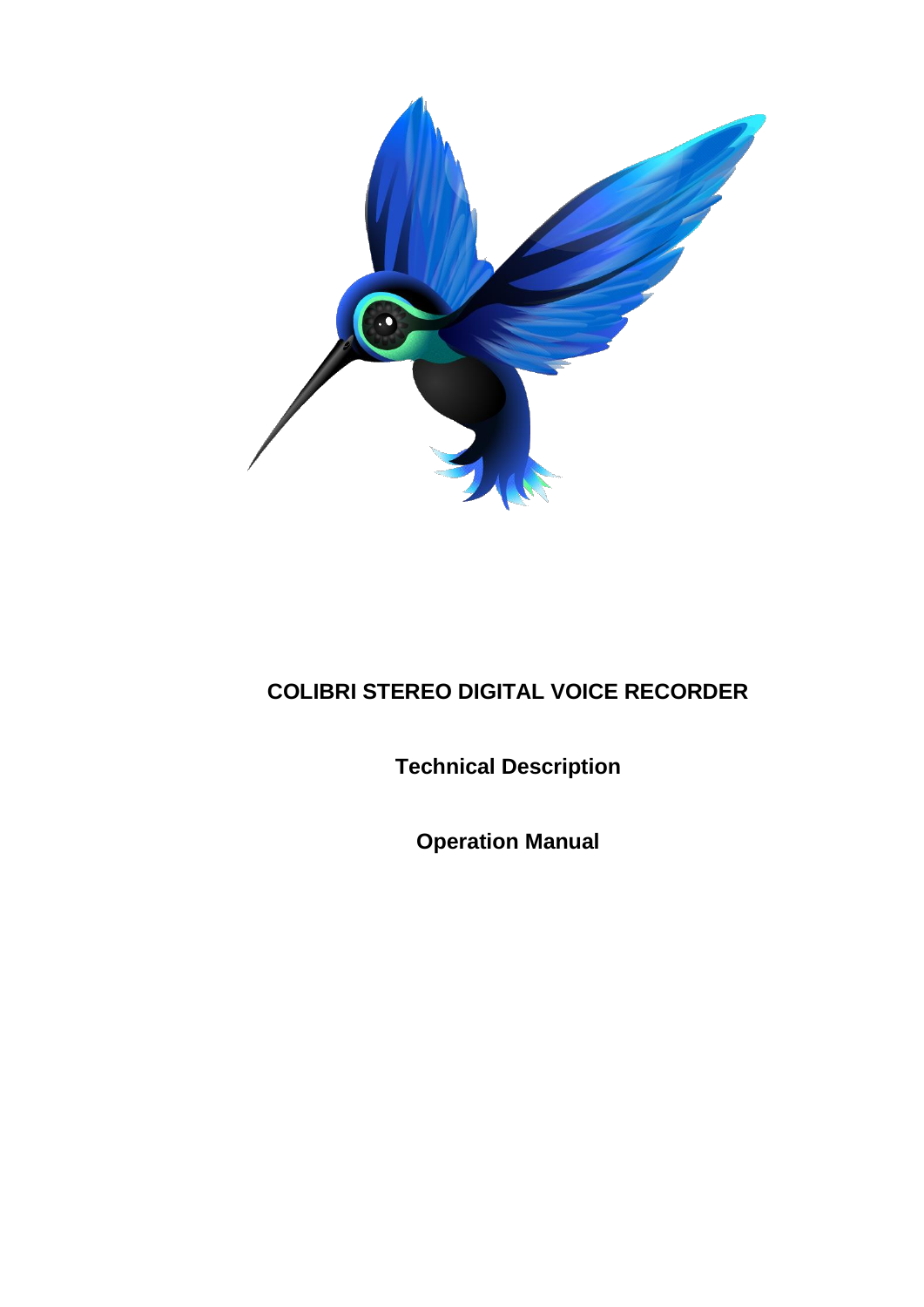# **INTRODUCTION**

This Operation Manual is intended to study the operation principle of the Kolibri product (hereinafter the product) for its proper maintenance, as well as to provide information on the conditions of storage and transport.

The device should be maintained by those who:

- studied this Operation Manual;

- have expertise in operating PC in Microsoft Windows operating system.

## **1. DESCRIPTION AND CHARATERISTICS OF THE PRODUCT**

## **1.1. COMPOSITION OF THE PRODUCT**

The device includes:

- Voice Recorder;
- USB port cable charger;
- Software on microSD card;
- Adapter to conncet microSD card to the PC.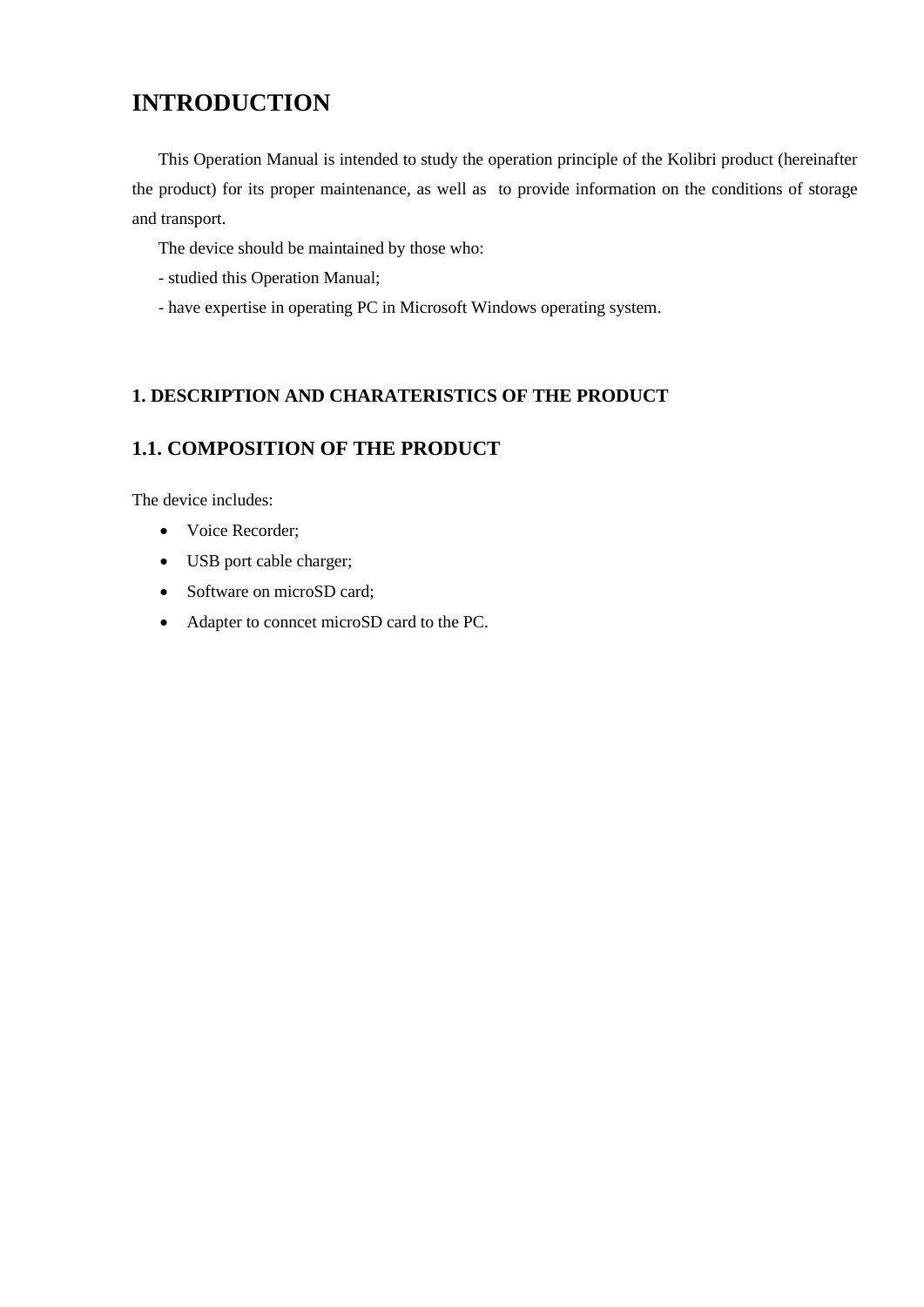#### **1.2. OVERLOOK**

Digital Voice Recorder provides high quality of voice recording in stereo mode; including complicated acoustic environment. The device features high sensitivity of microphones and battery life of at least 10 hours in Record Mode depending on sampling rate.

Information recorded on the digital Voice Recorder is protected by digital signature, which makes it possible to identify whether the recorded voice information has been modified.

Also, information can be scrambled using a binary 128-bit key. In this case, data structure does not change, but while listening, there will be only noise heard instead of speech. The contents of the file does not give information on the key it was scrambled with.

This Voice Recorder provides Timer Recording. There have been implemented two types of timers, which are:

- Daily Timer to set daily record start time and record stop time
- Schedule Timer to set time and date of record start and stop time
- Note: Please remember that when using timer, the time from the start to the end of the timer cannot exceed total recording time of  $\sim$  15 hours.

These service functions can be activated using software after they have been recorded onto the micro SD card and the Recorder has been initialized using microSD card installed in the Recorder's slot.

## **1.3. TECHNICAL CHARACTERISTICS OF THE PRODUCT**

- Dimensions: 86 x 54 x 2 mm (thickness may vary depending on the model)
- Weight: 17 grams.
- Dynamic range: 80 dB.
- Frequency band: depends on clock frequency.
- Power supply: built-in lithium-polymer rechargeable battery.
- Built-in battery capacity: 120 180 mA/h.
- Recording duration with built-in battery: at least 15 hours at clock record frequency 32 kHz.
- Battery life in Power Saving Mode: more than 2,000 hours.
- Charging: Connect the product to the USB port of the PC, using supplied cable charger.
- Charging time: 2 hours.
- Verification of the recorded file
- Built-in protection against unauthorized information reading.
- Option to automatically record by two timers.
- Recording format: WAVE PCM stereo 8kHz, 16kHz, 32kHz, 44.1kHz.
- Maximum total recording duration: depending on the memory capacity
- Reading speed is determined by the type of microSD card.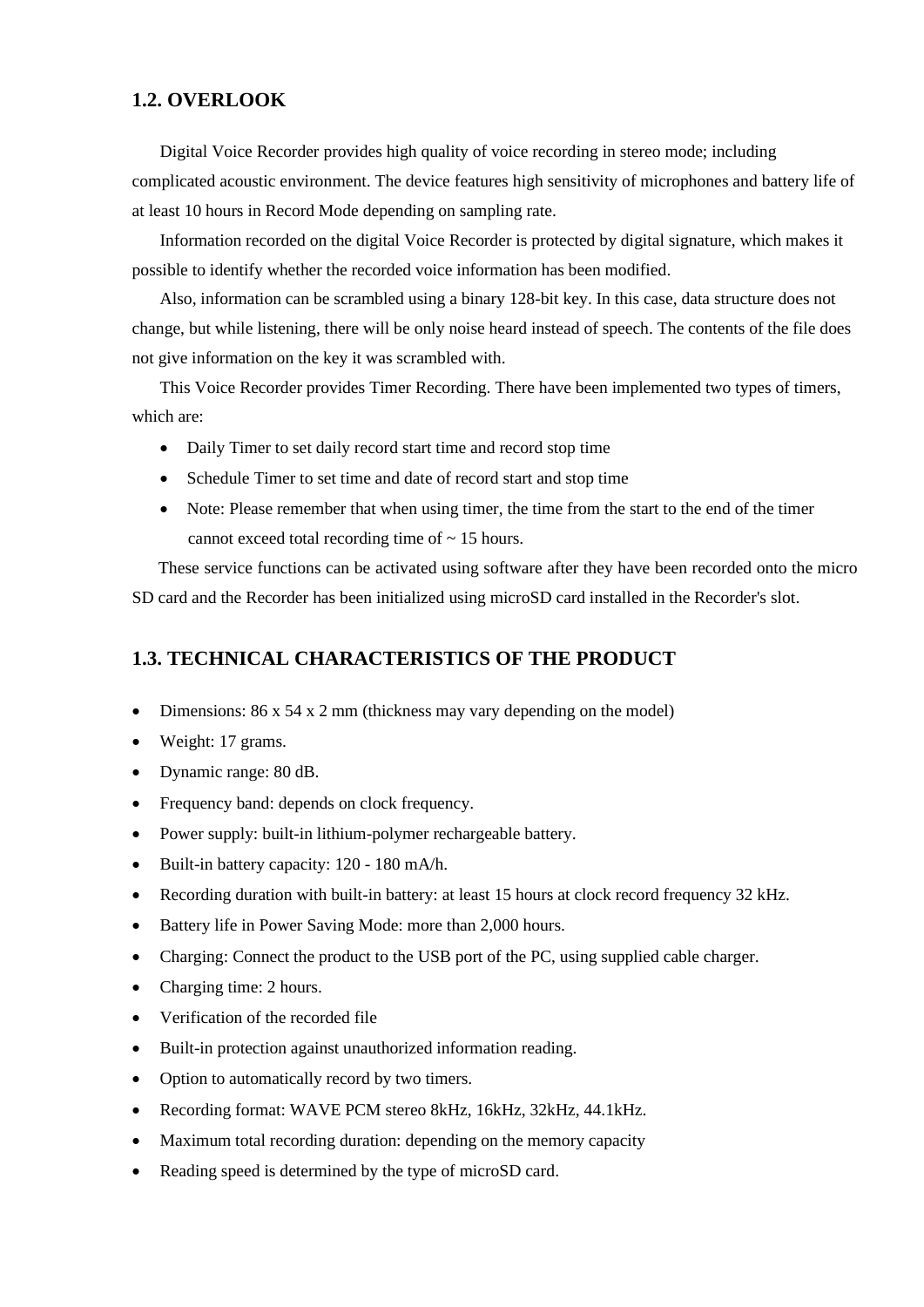## **2. PRODUCT DESIGN**

# **2.1. VOICE RECORDER DESIGN**

The product is manufactured in the form of a thin rectangular plate, the width and height of which conform to ISO / IEC 7810 ID-1 credit card form factor. Plate thickness depends on the execution type. There are built-in microphones, a microcontroller, nonvolatile memory, a lithium-polymer rechargeable battery and an adapter to connect microSD card inside the product.

Voice Recorder's appearance is shown in Figure 1:

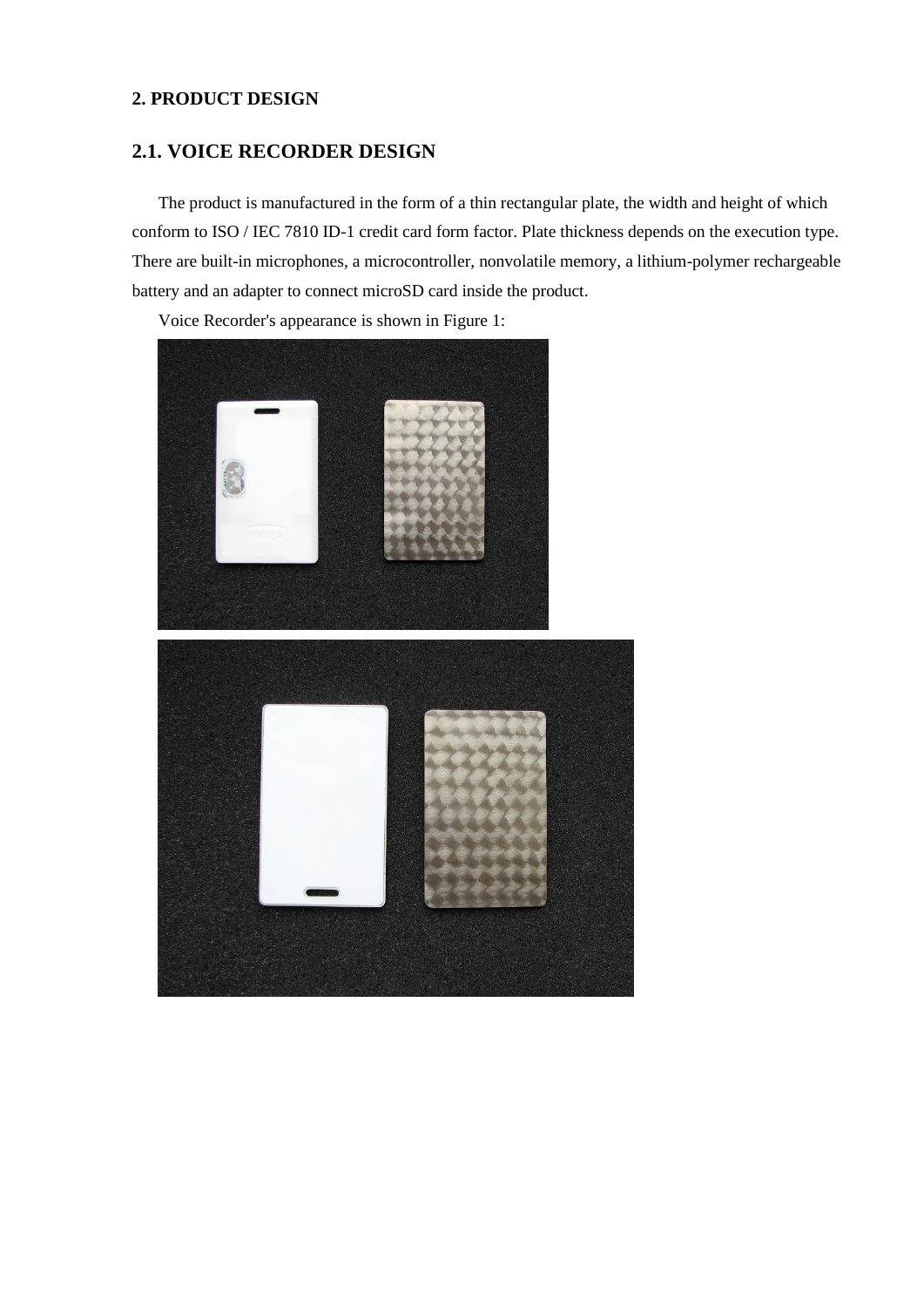

Control of the operation modes and status monitoring is carried out using two buttons.

## **3. OPERATING THE PRODUCT**

# **3.1. GETTING STARTED**

To start operating the product, go through the following steps:

• Take the product out of the package. Check the product for mechanical damage or any swelling of the rechargeable battery.

- Carefully read the instructions.
- Install Software onto the PC.
- Charge the rechargeable battery using the supplied cable charger.

• Write the configuration onto the microSD card using the supplied software and then onto the Recorder by inserting the microSD card and pressing the left button.

## **3.2. VOICE RECORDER MODES**

To view the Recorder's status, use Status Button. If you press the Status button, Status Control LED lights up for a while. LED color corresponds to the mode the Recorder is in at the moment.

| <b>LED</b> | Mode                                                                                      |
|------------|-------------------------------------------------------------------------------------------|
|            |                                                                                           |
| color      |                                                                                           |
|            |                                                                                           |
| N/A        | Battery is discharged                                                                     |
|            |                                                                                           |
| Green      | Standby Mode, microSD card connected. Recorder is ready to start operating.               |
|            |                                                                                           |
| Red        | Voice Recorder is in Record Mode. Information from the Mic is being recorded onto microSD |
|            |                                                                                           |
|            | card.                                                                                     |
|            |                                                                                           |
| Blue       | MicroSD is off. Maximum energy saving.                                                    |
|            |                                                                                           |
|            |                                                                                           |

The list of modes and their corresponding LED colors are specified in the Table below: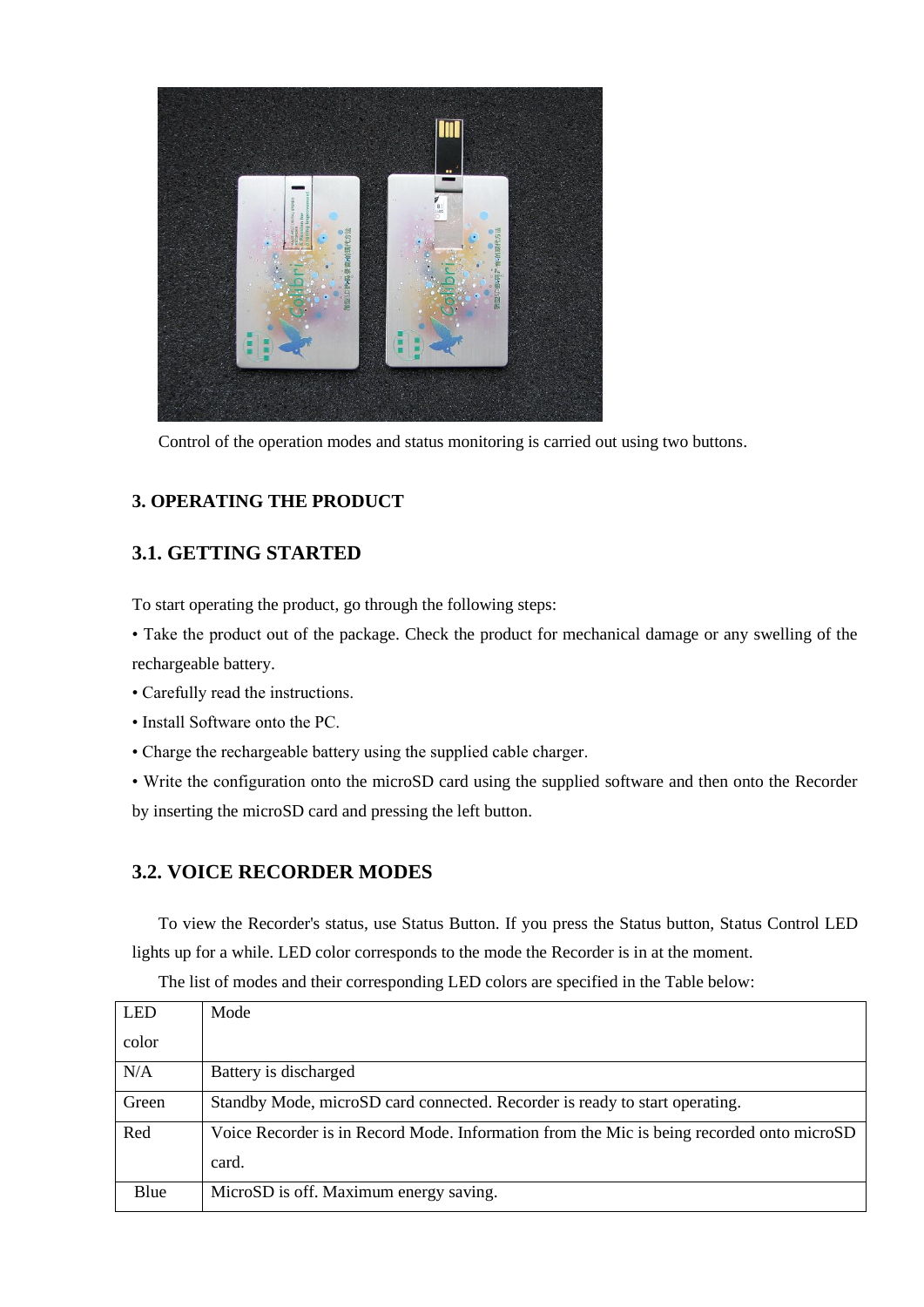To activate Record Mode, insert microSD card into the card holder (connector) and press the Record button (left). The LED flashes, its color changing in the following order: Red  $\rightarrow$  green  $\rightarrow$  off.

To stop recording, press the Record button, the LED flashes, its color changing in the following order:  $red \rightarrow off \rightarrow red \rightarrow off.$ 

To listen to the recorded information, pull out the microSD card from the connector, insert it into the adapter, connect it together with the adapter to the PC, start the software shell and listen to the recording.

#### **3.3. RECORDER'S BATTERY CHARGING**

To charge the built-in battery, insert a supplied adapter (cable charger) instead of a microSD card and connect it to the USB port of the PC.

After 15-30 seconds, the green LED will flash.

Charging takes approximately 1-2 hours. After this time, the LED will go out. After that, disconnect the charger from the USB port, and then from the Recorder.

**In case of complete discharge of the rechargeable battery, charge it and re-write configuration onto the Recorder.** 

## **3.4. CHANGING THE RECORDER'S CONFIGURATION**

- To change configuration and work with the data recorded onto the microSD card, connect the card to the PC with Windows OS using adapter.
- To do this, follow these steps:
- Insert microSD card with the adapter into the PC.
- • Change configuration using software.
- • Quickly remove the microSD card from the PC, insert it into the Recorder and press the left button. The LED will flash first in red, then blue and then will go off. Configuration has been recorded successfully.

#### **4. TECHNICAL MAINTENANCE OF THE PRODUCT**

#### **4.1 General Recommendations**

Technical Maintenance of the device should be carried out at least once every two months and should include rechargeable battery charging and product functional check in accordance with this Operation Manual.